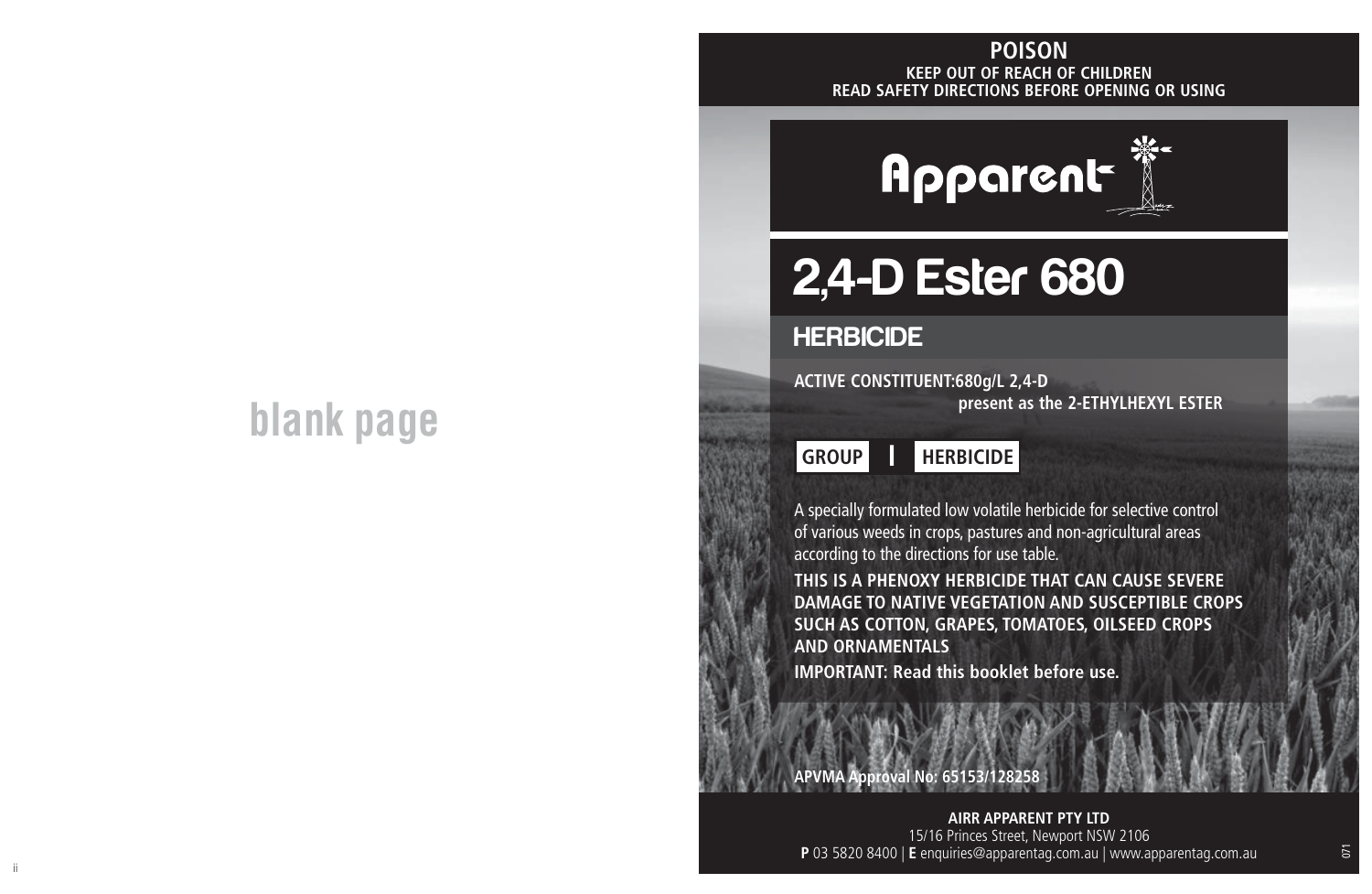#### **GENERAL RESTRAINTS**

DO NOT exceed maximum application rate of 6.6 L/ha (4500 g ae/ha).

DO NOT exceed the maximum daily application rate by backpack spraying of 5.9L/day.

DO NOT apply if heavy rains or storms are forecast within 3 days.

DO NOT irrigate to the point of runoff for at least 3 days after application.

DO NOT apply if crop or weeds are stressed due to dry or excessively moist conditions.

Additional USAGE restrictions apply in some crops, states and seasons. See restriction tables 1, 2, 3, 4 and 5.

#### **SPRAY DRIFT RESTRAINTS**

DO NOT apply by a vertical sprayer.

Specific definitions for terms used in this section of the label can be found at *www.apvma.gov.au/spraydrift*

DO NOT allow **bystanders** to come into contact with the spray cloud.

DO NOT apply in a manner that may cause an **unacceptable impact** to **native vegetation, agricultural crops, landscaped gardens** and **aquaculture production**, or cause contamination of plant or livestock commodities, outside the application site from **spray drift**. The **buffer zones** in the relevant buffer zone table below provide guidance but may not be sufficient in all situations. Wherever possible, correctly use application equipment designed to reduce spray drift and apply when the wind direction is away from these sensitive areas.

DO NOT apply unless the **wind speed** is between 3 and 20 kilometres per hour at the **application site** during the time of application. DO NOT apply if there are **hazardous surface temperature inversion** conditions present at the **application site** during the time of application. **Surface temperature inversion conditions** exist most evenings one to two hours before sunset and persist until one or two hours after sunrise.

#### **BOOM SPRAYERS**

DO NOT apply by a boom sprayer unless the following requirements are met:

- Spray droplets not smaller than a VERY COARSE **spray droplet size category**
- minimum distances between the **application site** and downwind **sensitive areas** (see '**Mandatory buffer zones**' section of the following table titled 'Buffer zones for boom sprayers') are observed

#### **Buffer Zones for Boom Sprayers**

| <b>Application</b> | <b>Boom Height</b> | <b>Mandatory buffer zones</b> (distances given in metres) |                        |                   |               |                  |  |
|--------------------|--------------------|-----------------------------------------------------------|------------------------|-------------------|---------------|------------------|--|
| rate $($ /ha $)$   | above target       | <b>Bystander</b>                                          | <b>Natural Aquatic</b> | <b>Pollinator</b> | Vegetation    | <b>Livestock</b> |  |
|                    | canopy             | Areas                                                     | <b>Areas</b>           | Areas             | Areas         | Areas            |  |
| Up to 800 mL       | 0.5m or lower      |                                                           | 10                     | 0                 | 25            | U                |  |
| $(560q$ ae/ha)     | 1.0m or lower      |                                                           | 40                     |                   | 55            |                  |  |
| Up to 1.7L         | 0.5m or lower      |                                                           | 30                     |                   | 35            |                  |  |
| $(1150q$ ae/ha)    | 1.0m or lower      |                                                           | 60                     |                   | 100           |                  |  |
| Up to 2.4 L (1620  | 0.5m or lower      |                                                           | 30                     |                   | 45            |                  |  |
| g ae/ha)           | 1.0m or lower      |                                                           | 80                     |                   | 140           |                  |  |
| Up to 4.7 L (3180  | 0.5m or lower      |                                                           | 50                     |                   | 100           |                  |  |
| g ae/ha)           | 1.0m or lower      |                                                           | 160                    |                   | 375           |                  |  |
| Up to 6.6 L (4500  | 0.5m or lower      |                                                           | 75                     |                   | 150           |                  |  |
| g ae/ha)           | 1.0m or lower      |                                                           | Not supported          |                   | Not supported |                  |  |

#### **AIRCRAFT**

DO NOT apply by aircraft unless the following requirements are met:

- spray droplets not smaller than a Very Coarse **spray droplet size category**
- for maximum release height above the target canopy of 3 metres or 25 per cent of wingspan or 25 per cent of rotor diameter. whichever is the greatest, minimum distances between the application site and downwind sensitive areas (see 'Mandatory buffer zones' section of the following table titled 'Buffer zones for aircraft') are observed.

#### **Buffer Zones for Aircraft**

| <b>Application</b>      | Aircraft type | <b>Mandatory buffer zones</b> (distances given in metres) |                      |                   |               |           |  |
|-------------------------|---------------|-----------------------------------------------------------|----------------------|-------------------|---------------|-----------|--|
| rate $(/\text{ha})$     |               | <b>Bystander</b>                                          | <b>Natural</b>       | <b>Pollinator</b> | Vegetation    | Livestock |  |
|                         |               | Areas                                                     | <b>Aquatic Areas</b> | Areas             | <b>Areas</b>  | Areas     |  |
| Up to 820 mL            | Fixed wing    | O                                                         | 120                  | U                 | 170           | O         |  |
| (560 g ae/ha)           | Helicopter    |                                                           | 85                   |                   | 120           |           |  |
| Up to 1.7L              | Fixed wing    |                                                           | 190                  |                   | 300           |           |  |
| $(1150q \text{ ae/ha})$ | Helicopter    |                                                           | 130                  |                   | 190           |           |  |
| Up to 2.4 L (1620)      | Fixed wing    |                                                           | 240                  |                   | 400           |           |  |
| $ g \rangle$ ae/ha      | Helicopter    |                                                           | 160                  |                   | 240           |           |  |
| Up to 4.7 L (3180       | Fixed wing    |                                                           | Not Supported        |                   | Not Supported |           |  |
| I g ae/ha)              | Helicopter    |                                                           | 275                  |                   | 400           |           |  |
| Up to 6.6 L (4500       | Fixed wing    |                                                           | Not Supported        |                   | Not Supported |           |  |
| g ae/ha)                | Helicopter    |                                                           | 350                  |                   | 625           |           |  |

#### **Timing and Usage Restriction Appendices**

#### **Appendix 1: Timing restrictions for spraying peanuts**

| <b>Situation</b>             | Rate (L/ha)   | Region               | <b>Timing Restriction</b><br>DO NOT APPLY DURING THE MONTHS |
|------------------------------|---------------|----------------------|-------------------------------------------------------------|
| Broadcast spraying, prior to | Up to 1.3L/ha | Cape York            | October and November                                        |
| sowing (peanuts)             |               | Northern Gulf        | October and November                                        |
|                              |               | Northern Territory   | October and November                                        |
|                              |               | Wet Tropics          | No timing restrictions                                      |
|                              |               | Burdekin             | October                                                     |
|                              |               | Mackay/Whitsunday    | September to December                                       |
|                              |               | Mary/Burnett         | October to November                                         |
|                              |               | <b>SE Queensland</b> | August to May                                               |
|                              |               |                      |                                                             |
|                              | Up to 1.6L/ha | Cape York            | October and November                                        |
|                              |               | Northern Gulf        | October and November                                        |
|                              |               | Northern Territory   | October and November                                        |
|                              |               | Wet Tropics          | No timing restrictions                                      |
|                              |               | Burdekin             | October                                                     |
|                              |               | Mackay/Whitsunday    | August to December                                          |
|                              |               | Mary/Burnett         | September to November                                       |
|                              |               | SE Queensland        | Use not supported                                           |
|                              |               |                      |                                                             |
| Band spraying, post-sowing   | Up to 1.6L/ha | Queensland dryland   | No timing restrictions                                      |
| preemergence (peanuts)       |               | Cape York            | No timing restrictions                                      |
|                              |               | Northern Gulf        | October and November                                        |
|                              |               | Northern Territory   | October and November                                        |
|                              |               | Wet Tropics          | No timing restrictions                                      |
|                              |               | Burdekin             | No timing restrictions                                      |
|                              |               | Mackay/Whitsunday    | No timing restrictions                                      |
|                              |               | Mary/Burnett         | No timing restrictions                                      |
|                              |               | SE Queensland        | October to January                                          |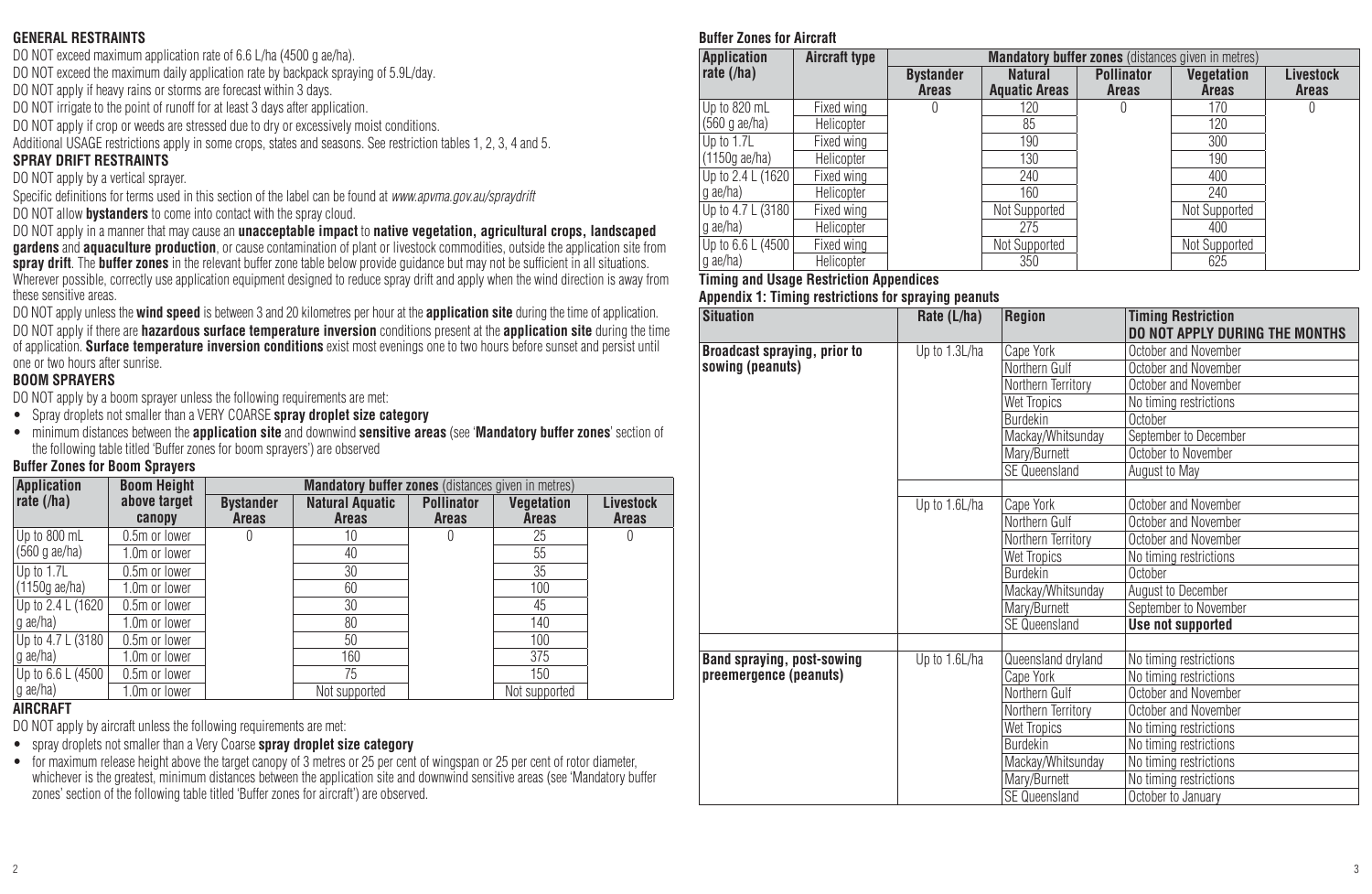| <b>Situation (cont)</b>      | Rate (L/ha)   | Region             | <b>Timing Restriction</b><br><b>DO NOT APPLY DURING THE MONTHS</b> |
|------------------------------|---------------|--------------------|--------------------------------------------------------------------|
| Broadcast spray, post-sowing | Up to 3.3L/ha | Queensland drvland | June to August                                                     |
| preemergence (peanuts)       |               | Cape York          | October and November                                               |
|                              |               | Northern Gulf      | October and November                                               |
|                              |               | Northern Territory | October and November                                               |
|                              |               | Wet Tropics        | October to December                                                |
|                              |               | <b>Burdekin</b>    | September and October                                              |
|                              |               | Mackay/Whitsunday  | August to December                                                 |
|                              |               | Mary/Burnett       | April to January                                                   |
|                              |               | SE Queensland      | Use not supported                                                  |

## SE Queensland **Use not supported Appendix 2: Application and timing restrictions for application to pastures DO NOT apply above maximum rate (L/ha) below OR label rate, whichever is LOWEST**

|                 | <b>State</b>          | <b>Summer</b> | Autumn | Winter | <b>Spring</b> |  |
|-----------------|-----------------------|---------------|--------|--------|---------------|--|
| Pastures (prior | Queensland & NT       | 4.7           | 4.7    | 4.7    | -4.7          |  |
| to sowing,      | New South Wales & ACT | 4.7           | 4.7    | 4.7    | 4.7           |  |
| conservation    | Victoria              | 0.5           | 1.5    | 4.7    | 1.5           |  |
| tillage)        | Tasmania              | 0.5           | 1.1    | 3.3    | 1.5           |  |
|                 | South Australia       | 1.1           | 1.5    | 4.7    | 3.3           |  |
|                 | Western Australia     | 1.5           | 3.3    | 4.7    | 3.3           |  |
|                 |                       |               |        |        |               |  |
| Pastures        | Queensland & NT       | 6.6           | 6.6    | 6.6    | 6.6           |  |
| (established)   | New South Wales & ACT | 6.6           | 6.6    | 6.6    | 6.6           |  |
|                 | Victoria              | 0.9           | 1.8    | 6.6    | 3.3           |  |
|                 | Tasmania              | 0.6           | 1.5    | 4.7    | 2.9           |  |
|                 | South Australia       | 1.3           | 2.9    | 6.6    | 4.7           |  |
|                 | Western Australia     | 3.3           | 4.7    | 6.6    | 4.7           |  |

#### **Appendix 3: Timing restrictions for spraying SUGARCANE**

| <b>Situation</b> | Rate $(L/ha)$    | Reaion            | <b>Timing Restriction</b><br><b>DO NOT APPLY DURING THE</b><br><b>MONTHS</b> |
|------------------|------------------|-------------------|------------------------------------------------------------------------------|
|                  | Up to $1.2$ L/ha | All               | No timing restriction                                                        |
|                  | Up to $2.4$ L/ha | Wet Tropics       | No timing restriction                                                        |
|                  |                  | Burdekin          | October                                                                      |
|                  |                  | Mackav/Whitsundav | September to December                                                        |
|                  |                  | Marv/Burnett      | August to December and April to May                                          |
|                  |                  | Northern NSW      | No timing restriction                                                        |

**Appendix 4: Application restrictions for TURF**

**DO NOT apply above maximum rate (L/ha) below OR label rate, whichever is LOWEST**

| Turf                                                                                                | <b>State</b>          | Rate (L/ha)   |  |  |  |
|-----------------------------------------------------------------------------------------------------|-----------------------|---------------|--|--|--|
|                                                                                                     | Queensland & NT       | 2.9           |  |  |  |
|                                                                                                     | New South Wales & ACT | 2.9           |  |  |  |
|                                                                                                     | Victoria              | 2.3           |  |  |  |
|                                                                                                     | Tasmania              | פ פ<br>$\sim$ |  |  |  |
|                                                                                                     | South Australia       | 2.3           |  |  |  |
|                                                                                                     | Western Australia     |               |  |  |  |
| If applying to golf courses in Tasmania, DO NOT apply to fairways adjacent to natural water bodies. |                       |               |  |  |  |

#### **Appendix 5: Risk mitigation measures for Dryland cropping, pre-emergent uses**

| <b>Situation</b>                    | <b>Risk Mitigation Measures</b>                                                        |
|-------------------------------------|----------------------------------------------------------------------------------------|
| Dryland cropping, Preparatory spray | Only apply in no-till farming systems (Tasmania, South Australia)                      |
| Winter cereals, pre-emergence uses  | l Only apply in no-till farming systems (Tasmania, South Australia, Western Australia) |
| Summer cereals, pre-emergent uses   | Only apply in no-till farming systems (Tasmania, South Australia)                      |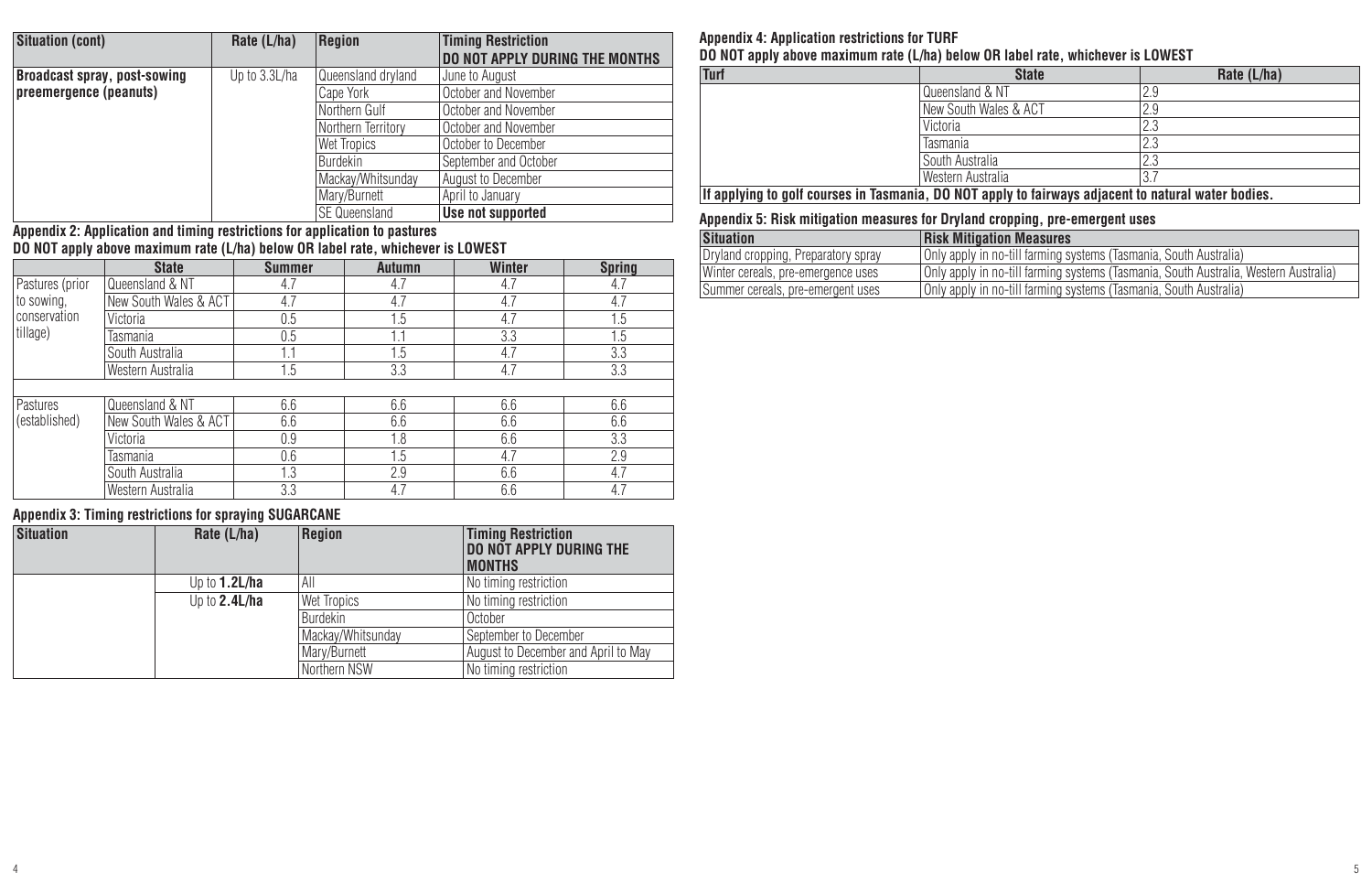## **DIRECTIONS FOR USE Table 1. FIELD CROPS**

| <b>SITUATION AND CROP</b>                                                                                                  | <b>WEEDS CONTROLLED</b>                                                                                                                               | <b>STATE</b>                            | RATE/ha                                | <b>CRITICAL COMMENTS</b>                                                                                                                                                                                                                                                                                                                                                                                                                                                                                                                                                                            | <b>USAGE RESTRICTIONS</b>                                                                                                                                                                  |
|----------------------------------------------------------------------------------------------------------------------------|-------------------------------------------------------------------------------------------------------------------------------------------------------|-----------------------------------------|----------------------------------------|-----------------------------------------------------------------------------------------------------------------------------------------------------------------------------------------------------------------------------------------------------------------------------------------------------------------------------------------------------------------------------------------------------------------------------------------------------------------------------------------------------------------------------------------------------------------------------------------------------|--------------------------------------------------------------------------------------------------------------------------------------------------------------------------------------------|
| Wheat, Barley                                                                                                              | Refer to Weed Table                                                                                                                                   | VIC only                                | 210 - 800mL                            | <b>CROP STAGES: ALL CEREALS</b>                                                                                                                                                                                                                                                                                                                                                                                                                                                                                                                                                                     |                                                                                                                                                                                            |
|                                                                                                                            |                                                                                                                                                       | SA only                                 | $230 - 800mL$                          | Variations between varieties do occur. Check sensitivity and growth stages of varieties before                                                                                                                                                                                                                                                                                                                                                                                                                                                                                                      |                                                                                                                                                                                            |
|                                                                                                                            |                                                                                                                                                       | QLD, NSW, ACT only                      | $410 - 800$ mL                         | applying. Damage may result if applied too early.                                                                                                                                                                                                                                                                                                                                                                                                                                                                                                                                                   |                                                                                                                                                                                            |
|                                                                                                                            |                                                                                                                                                       | <b>TAS only</b>                         | $620 - 800mL$                          | VIC only: Apply at tillered to boot stages.                                                                                                                                                                                                                                                                                                                                                                                                                                                                                                                                                         |                                                                                                                                                                                            |
|                                                                                                                            |                                                                                                                                                       | WA only                                 | 800mL                                  | NSW, ACT only: Apply after when the first node can be felt at the base of a tiller and before                                                                                                                                                                                                                                                                                                                                                                                                                                                                                                       |                                                                                                                                                                                            |
| Triticale                                                                                                                  |                                                                                                                                                       | QLD, NSW, ACT only                      | 410 - 800mL                            | swelling of the head can be felt in a tiller.                                                                                                                                                                                                                                                                                                                                                                                                                                                                                                                                                       |                                                                                                                                                                                            |
|                                                                                                                            |                                                                                                                                                       | SA only                                 | 240 - 820mL                            | <b>QLD only:</b> Apply from mid-tillering (5 to 6 fully emerged main stem leaves plus one or                                                                                                                                                                                                                                                                                                                                                                                                                                                                                                        |                                                                                                                                                                                            |
|                                                                                                                            |                                                                                                                                                       | VIC only                                | $210 - 800mL$                          | more tillers) to before boot stage (visible swelling of the head at the top of the main stem).                                                                                                                                                                                                                                                                                                                                                                                                                                                                                                      |                                                                                                                                                                                            |
| Cereal Rye                                                                                                                 |                                                                                                                                                       | <b>QLD, NSW, ACT only</b>               | $410 - 800mL$                          | SA, TAS only: Apply from completion of tillering to early jointing stage.                                                                                                                                                                                                                                                                                                                                                                                                                                                                                                                           |                                                                                                                                                                                            |
|                                                                                                                            |                                                                                                                                                       | VIC only                                | $210 - 800mL$                          | WA only: Apply from the 5 leaf stage up to jointing stage (Zadoks 15 - 33). Apply only at 6<br>leaf stage for Cranbrook and Jacup wheats (Zadok 16) to avoid possible damage.                                                                                                                                                                                                                                                                                                                                                                                                                       |                                                                                                                                                                                            |
| Sugar Cane                                                                                                                 |                                                                                                                                                       | QLD only                                | $1.15 - 2.4L$                          | Post-emergence.                                                                                                                                                                                                                                                                                                                                                                                                                                                                                                                                                                                     | <b>USAGE RESTRICTIONS APPLY. See</b><br>APPENDIX 3: Timing restrictions for<br>spraying sugarcane                                                                                          |
| Stubble/Fallow Spray Prior to Direct<br>Drilling or Sowing.<br>Winter Cereals, Grain Legumes<br>(Peanuts QLD only). Canola |                                                                                                                                                       | <b>ALL STATES</b>                       | $210 - 800$ mL                         | Observe the plant back periods given in the table in this leaflet. Must be tank mixed with a<br>knockdown herbicide such as Glyphosate 450 g/L, paraquat 250 g/L Herbicide or paraquat/<br>diquat herbicide. Select appropriate rate<br>should only be done 6 - 8 weeks before anticipated sowing date and subsequent cultivation<br>limited to a minimum                                                                                                                                                                                                                                           | <b>USAGE RESTRICTIONS APPLY. See</b><br><b>APPENDIX 1: Timing restrictions</b><br>for spraying peanuts and TABLE 5:<br>Risk mitigation measures for Dryland<br>cropping, pre-emergent uses |
| Harvest Aid or Salvage Spray -<br><b>Winter Cereals</b>                                                                    | Broadleaf Weeds<br>Refer to Weed Table                                                                                                                | ALL STATES                              | 1.71                                   | Apply after dough stage of crop. Interval between application and effectiveness is 10 - 20<br>days. For desiccation of green matter, estimate harvest date and apply spray approximately<br>14 days earlier. Rain between spraying and actual harvest can negate results.<br>Note: Where thistles are tall and branching above the crop, spraying can turn the branches<br>down into the crop, presenting more stalks to cause header comb blockages. Spraying may<br>increase seed contamination of harvest by accelerating maturity.<br>DO NOT use with undersown lequmes that have not set seed. |                                                                                                                                                                                            |
| Potatoes<br>Pre-harvest Preparation                                                                                        | Broadleaf Weeds such as Clover.<br>Variegated Thistle and Cruciferous<br>weeds                                                                        | VIC. TAS only                           | $1.15 - 2.4L$                          | Apply approximately 4 to 5 weeks before harvest after the potato haulms have dried off. Use<br>the highest rate where weeds are more than 30cm in height. For boom spraying apply at least<br>100 litres of spray mixture per hectare. If grasses such as Rye Grass and Winter Grass are<br>also present add amitrole 250 g/L herbicide.                                                                                                                                                                                                                                                            |                                                                                                                                                                                            |
| Table 2. PASTURES AND NON AGRICULTURAL USE                                                                                 |                                                                                                                                                       |                                         |                                        |                                                                                                                                                                                                                                                                                                                                                                                                                                                                                                                                                                                                     |                                                                                                                                                                                            |
| <b>SITUATION AND CROP</b>                                                                                                  | <b>WEEDS CONTROLLED</b>                                                                                                                               | <b>STATE</b>                            | RATE/ha                                | <b>CRITICAL COMMENTS</b>                                                                                                                                                                                                                                                                                                                                                                                                                                                                                                                                                                            | <b>USAGE RESTRICTIONS</b>                                                                                                                                                                  |
| Improved Pasture containing Clovers Refer to Weed Table                                                                    |                                                                                                                                                       | QLD, NSW, ACT, TAS.<br>SA only          | $410 - 800$ ml                         | Clover must be well covered by the grass or extensive damage may result.                                                                                                                                                                                                                                                                                                                                                                                                                                                                                                                            | <b>USAGE RESTRICTIONS APPLY. See</b><br>APPENDIX 2: Application and timing                                                                                                                 |
| Pastures - Non legumes, Rights of<br>Way and Industrial                                                                    |                                                                                                                                                       | QLD, NSW, ACT, TAS.<br>SA, WA only      | $800ml - 4.7l$                         | Control of most perennial weeds, but due to the rooting habits of most species control may<br>take a number of years. Damage may result to legumes in pasture.                                                                                                                                                                                                                                                                                                                                                                                                                                      | restrictions for application to pastures                                                                                                                                                   |
|                                                                                                                            |                                                                                                                                                       | VIC only                                | 800mL - 6.6L                           | Boom sprav.                                                                                                                                                                                                                                                                                                                                                                                                                                                                                                                                                                                         |                                                                                                                                                                                            |
|                                                                                                                            |                                                                                                                                                       |                                         | 70-620mL                               | Spot spraying.                                                                                                                                                                                                                                                                                                                                                                                                                                                                                                                                                                                      |                                                                                                                                                                                            |
| Pastures - Direct Drilling or Surface<br>Sowing                                                                            | Charlock, Clover, Medics, Mustards,<br>Paterson's Curse, Saffron, Slender,<br>Variegated and Spear Thistles, Turnip<br>Weed. Wild Radish. Wild Turnip | OLD, NSW, ACT, VIC.<br>TAS, SA, WA only | $800ml - 1.5l$<br>(Aerial Application) | Applying to young, actively growing weeds.<br>Sowing: DO NOT sow pasture seed for at least 21 days after application. If soil moisture is<br>dry, delay sowing for at least 30 days.                                                                                                                                                                                                                                                                                                                                                                                                                | <b>USAGE RESTRICTIONS APPLY. See</b><br>APPENDIX 2: Application and timing<br>restrictions for application to pastures                                                                     |
|                                                                                                                            | As Above plus: Capeweed, Wireweed,<br>Storksbill/Erodium, Flatweed.<br>Horehound (seedlings), Skeleton<br>Weed, Nodding or Star Thistles              |                                         | $800ml - 1.5l$<br>(Ground Application) |                                                                                                                                                                                                                                                                                                                                                                                                                                                                                                                                                                                                     |                                                                                                                                                                                            |
|                                                                                                                            | St John's Wort                                                                                                                                        |                                         | 3.3 - 4.7L (Aerial or Ground)          |                                                                                                                                                                                                                                                                                                                                                                                                                                                                                                                                                                                                     |                                                                                                                                                                                            |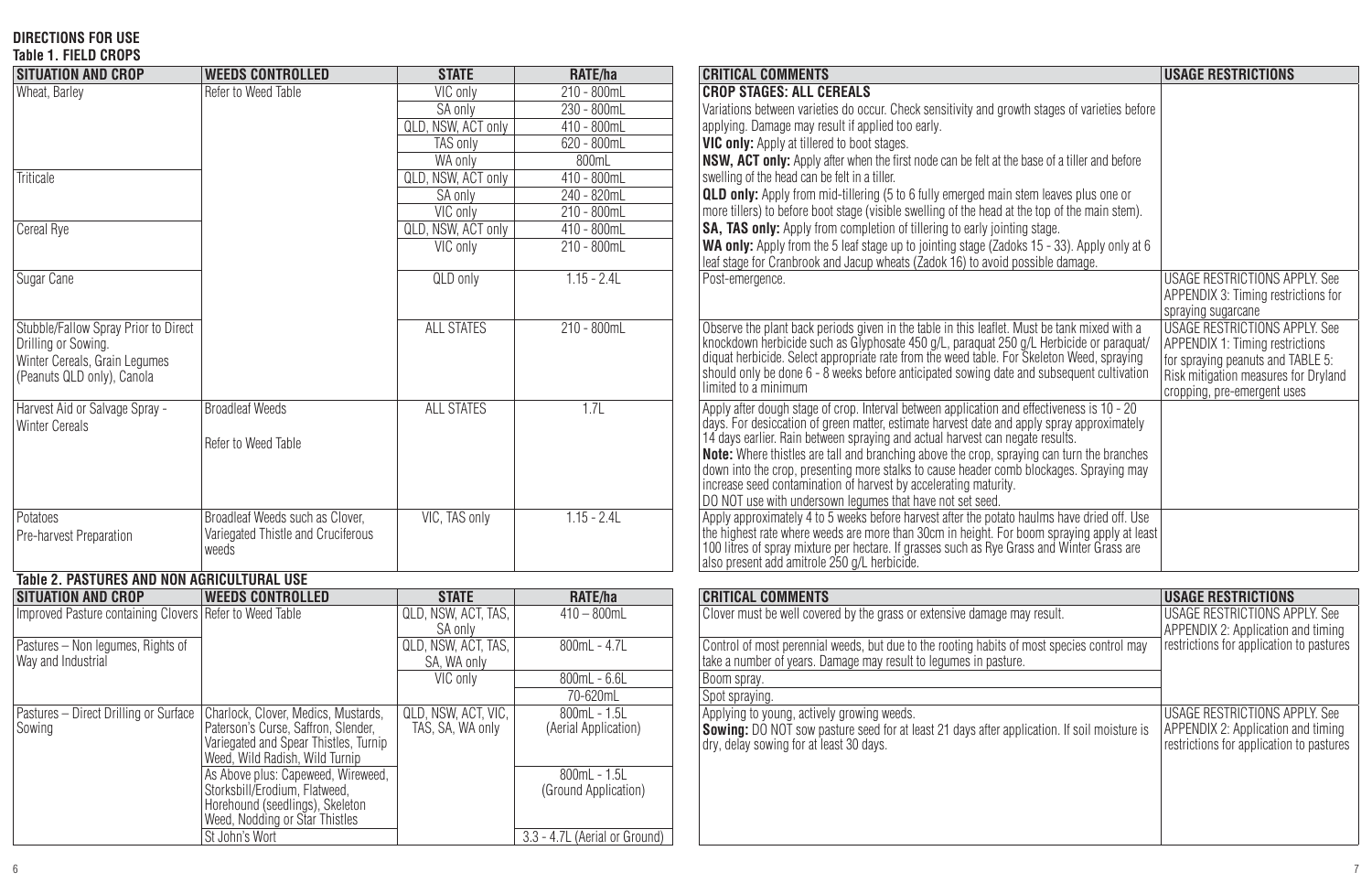| <b>SITUATION AND CROP</b>                                         | <b>WEEDS CONTROLLED</b> | <b>STATE</b>        | RATE/ha                   | <b>CRITICAL COMMENTS</b>                                                                                              | <b>USAGE RESTRICTIONS</b>    |
|-------------------------------------------------------------------|-------------------------|---------------------|---------------------------|-----------------------------------------------------------------------------------------------------------------------|------------------------------|
| Pastures – Direct Drilling or Surface   All of above plus grasses |                         | QLD, NSW, ACT, VIC. | As above plus 2.2 DPA     | Applying to young, actively growing weeds.                                                                            | <b>USAGE RESTRICTIONS AR</b> |
| Sowing                                                            |                         | TAS. SA. WA only    | sodium salt or Glyphosate | Sowing: DO NOT sow pasture seed for at least 21 days after application. If soil moisture is APPENDIX 2: Application a |                              |
|                                                                   |                         |                     |                           | I dry, delay sowing for at least 30 days.                                                                             | restrictions for application |

#### **SPOT SPRAYING**

| <b>SITUATION AND CROP</b>      | <b>WEEDS CONTROLLED</b> | <b>STATL</b> | RATE/ha                                                              | <b>CRITICAL COMMENTS</b>                               |
|--------------------------------|-------------------------|--------------|----------------------------------------------------------------------|--------------------------------------------------------|
| Spot Spraying (All Situations) | Refer to Weed Table     |              | 1/100th of rate on Weed Table<br>per 10L water per 100m <sup>2</sup> | Each 10L of mix will cove<br>water. Apply through knap |
|                                |                         |              |                                                                      |                                                        |

## **NOT TO BE USED FOR ANY PURPOSE, OR IN ANY MANNER, CONTRARY TO THIS LABEL UNLESS AUTHORISED UNDER APPROPRIATE LEGISLATION**

**IN TASMANIA, THIS PRODUCT MAY ONLY BE USED FROM 15 APRIL TO 15 SEPTEMBER UNLESS OTHERWISE PERMITTED BY THE REGISTRAR OF PESTICIDES. WITHHOLDING PERIOD:**

**PASTURES, CEREAL CROPS: DO NOT GRAZE OR CUT FOR STOCK FOOD FOR 7 DAYS AFTER APPLICATION.**

**CROP HARVEST WITHOLDING PERIOD: NOT REQUIRED WHEN USED AS DIRECTED.**

#### **WEED TABLE**

**NOTE:** Where weeds are to be sprayed in a CROP or PASTURE, use only the rates given for the crop in the table below. In most cases this will give control, however some hard to kill weeds or those in advanced stages ot growth may only be suppressed eg *Rumex* spp.<br>(Docks) and *Polygonum* spp. (Wireweed, Climbing Buckwheat) are killed to ground level on

#### **APPLICATION RATE PER HECTARE**

| <b>WEEDS</b><br><b>CONTROLLED</b> | Crop           |                |                          |                    |                |                | <b>Pasture - Non Legume</b> | CRITICAL<br><b>COMMENTS</b>           |                                                                               |
|-----------------------------------|----------------|----------------|--------------------------|--------------------|----------------|----------------|-----------------------------|---------------------------------------|-------------------------------------------------------------------------------|
|                                   | <b>VIC</b>     | <b>SA</b>      | <b>TAS</b>               | NSW.<br><b>ACT</b> | <b>QLD</b>     | <b>WA</b>      | <b>VIC</b>                  | NSW, ACT, TAS,<br>SA, QLD, WA<br>only |                                                                               |
| Amaranthus spp.                   | ٠              | ٠              | $\overline{a}$           | 800mL              | $\overline{a}$ | L.             | $\overline{a}$              |                                       |                                                                               |
| Angled Onion                      |                |                |                          |                    |                | $\overline{a}$ | 3.3L                        | $0.8 - 1.7L$                          | Spray when buds are<br>forming or early flowering                             |
| Apple Sodom                       | $\overline{a}$ | $\overline{a}$ | $\overline{a}$           | ٠                  | $\overline{a}$ | L,             | $\overline{a}$              | $2.9 - 3.3L$                          |                                                                               |
| <b>Bathurst Burr</b>              |                |                |                          | 800mL              | $\overline{a}$ | $\overline{a}$ | $1.7 -$<br>3.3L             | $1.7 - 3.3L$                          | Spray from seedling to<br>pre-flowering. Use higher<br>rate as plant matures. |
| <b>Black Knapweed</b>             |                |                |                          | $\overline{a}$     |                | Ĭ.             | 3.3L                        |                                       | Spray before flowering.<br>DO NOT cultivate these<br>infestations.            |
| <b>Buffalo Burr</b>               |                |                |                          |                    |                |                |                             | 800mL - 1.5L (Not<br>Qld & WA)        | Sorav from seedling to<br>pre-flowering. Use higher<br>rate as plant matures. |
| California Burr                   |                |                |                          | 800mL              |                |                | $1.7 -$<br>3.3L             | 1.15 - 1.7L (Not<br>SA)               | Spray from seedling to<br>pre-flowering. Use higher<br>rate as plant matures. |
| Caltrop                           |                |                |                          | $620mL -$<br>800mL |                |                | $1.7 -$<br>3.3L             |                                       | Spray from seedling to<br>pre-flowering. Use higher<br>rate as plant matures. |
| Cape Tulip                        | ٠              | $\overline{a}$ | $\overline{\phantom{a}}$ | $\overline{a}$     | $\overline{a}$ | 1.15L          | 3.3L                        | $1.7 - 3.3L$                          | Spray before flowering.                                                       |

| <b>CRITICAL COMMENTS</b>                                                                           | <b>USAGE RESTRICTIONS</b>                |
|----------------------------------------------------------------------------------------------------|------------------------------------------|
| Applying to young, actively growing weeds.                                                         | USAGE RESTRICTIONS APPLY. See            |
| <b>Sowing:</b> DO NOT sow pasture seed for at least 21 days after application. If soil moisture is | APPENDIX 2: Application and timing       |
| dry, delay sowing for at least 30 days.                                                            | restrictions for application to pastures |

| <b>CRITICAL COMMENTS</b>                                                                                                                                                         |  |
|----------------------------------------------------------------------------------------------------------------------------------------------------------------------------------|--|
| Each 10L of mix will cover 100m <sup>2</sup> (1/100th ha) eq if rate in weed table is 1.4L use 14mL/10L<br>water. Apply through knapsack. Thorough wetting of weed is essential. |  |

| <b>WEEDS</b><br><b>CONTROLLED</b>   | Crop                     |                          |                          |                          |                          |                                    |                                     | Pasture – Non Legume                  | CRITICAL<br><b>COMMENTS</b>                         | <b>WEEDS</b><br><b>CONTROLLED</b> | Crop       |                |                          |                          |                          |                          |                          | Pasture - Non Lequme                  | CRITICAL<br><b>COMMENTS</b>                          |
|-------------------------------------|--------------------------|--------------------------|--------------------------|--------------------------|--------------------------|------------------------------------|-------------------------------------|---------------------------------------|-----------------------------------------------------|-----------------------------------|------------|----------------|--------------------------|--------------------------|--------------------------|--------------------------|--------------------------|---------------------------------------|------------------------------------------------------|
|                                     | <b>VIC</b>               | <b>SA</b>                | <b>TAS</b>               | NSW,<br><b>ACT</b>       | <b>QLD</b>               | <b>WA</b>                          | <b>VIC</b>                          | NSW, ACT, TAS,<br>SA, QLD, WA<br>only |                                                     |                                   | <b>VIC</b> | <b>SA</b>      | <b>TAS</b>               | <b>NSW</b><br><b>ACT</b> | <b>QLD</b>               | <b>WA</b>                | <b>VIC</b>               | NSW, ACT, TAS,<br>SA, QLD, WA<br>only |                                                      |
| Amaranthus sop.                     | $\overline{\phantom{a}}$ | $\sim$                   |                          | 800mL                    |                          | $\sim$                             | $\overline{\phantom{a}}$            |                                       |                                                     | Capeweed                          | 800mL      | 800mL          | 800mL                    | $530 -$                  |                          | $\overline{\phantom{a}}$ | $\overline{\phantom{a}}$ | $2.5 - 3.3L$                          | Spray up to rosette stage.                           |
| Angled Onion                        |                          | $\overline{a}$           |                          |                          | -                        | $\sim$                             | 3.3L                                | $0.8 - 1.7L$                          | Sorav when buds are                                 |                                   |            |                |                          | 800mL                    |                          |                          |                          |                                       |                                                      |
|                                     |                          |                          |                          |                          |                          |                                    |                                     |                                       | forming or early flowering                          | Charlock                          | 410mL      | 410mL          | 800mL                    | 410mL                    |                          | $\overline{\phantom{a}}$ | $\sim$                   | 800mL                                 | Spray up to rosette stage.                           |
| Apple Sodom<br><b>Bathurst Burr</b> | $\overline{\phantom{a}}$ | $\sim$<br>$\overline{a}$ | $\sim$                   | 800mL                    | $\overline{\phantom{a}}$ | $\sim$<br>$\overline{\phantom{a}}$ | $\overline{\phantom{a}}$<br>$1.7 -$ | $2.9 - 3.3L$<br>$1.7 - 3.3L$          | Spray from seedling to                              | Clover                            |            |                | $\overline{\phantom{a}}$ | 620mL<br>800mL           |                          | $\overline{\phantom{a}}$ | $\overline{\phantom{a}}$ | 800mL                                 |                                                      |
|                                     |                          |                          |                          |                          |                          |                                    | 3.3L                                |                                       | pre-flowering. Use higher<br>rate as plant matures. | Colocynth                         |            |                |                          |                          |                          | $\overline{\phantom{a}}$ | 3.3L                     |                                       | Spray at seedling stage<br>only                      |
| <b>Black Knapweed</b>               | $\overline{\phantom{a}}$ | $\sim$                   | $\overline{\phantom{a}}$ | $\overline{\phantom{a}}$ | $\overline{\phantom{a}}$ | $\sim$                             | 3.3L                                | $\overline{\phantom{a}}$              | Spray before flowering.                             | Deadnettle                        |            |                | $\overline{\phantom{a}}$ | 800mL                    |                          |                          | $\overline{\phantom{a}}$ |                                       |                                                      |
|                                     |                          |                          |                          |                          |                          |                                    |                                     |                                       | DO NOT cultivate these<br>infestations.             | Devil's Claw                      |            |                | $\overline{\phantom{a}}$ | 800mL                    |                          | $\overline{\phantom{a}}$ | 1.3L                     |                                       | 1.15 - 1.7L (Not SA) Spray prior to pods<br>formina. |
| <b>Buffalo Burr</b>                 |                          |                          |                          |                          |                          | $\overline{\phantom{a}}$           |                                     | 800mL - 1.5L (Not<br>Qld & WA)        | Spray from seedling to<br>pre-flowering. Use higher | Dock                              | 800mL      | 800mL          | $\overline{\phantom{a}}$ |                          | 800mL                    | 800mL                    | $\sim$                   | $1.7 - 2.5L$                          | Spray at rosette stage to<br>kill top growth only.   |
|                                     |                          |                          |                          |                          |                          |                                    |                                     |                                       | rate as plant matures.                              | Fat Hen                           |            |                | $\sim$                   | $410 -$                  |                          | $\overline{\phantom{a}}$ | ٠                        |                                       |                                                      |
| California Burr                     |                          | $\sim$                   |                          | 800mL                    |                          | $\sim$                             | $1.7 -$                             | 1.15 - 1.7L (Not                      | Spray from seedling to                              |                                   |            |                |                          | 800mL                    |                          |                          |                          |                                       |                                                      |
|                                     |                          |                          |                          |                          |                          |                                    | 3.3L                                | SA)                                   | pre-flowering. Use higher                           | Flatweed                          |            | $\overline{a}$ | $\sim$                   | 800mL                    |                          | $\overline{\phantom{a}}$ | $\sim$                   | $2.5 - 3.3L$                          |                                                      |
|                                     |                          |                          |                          |                          |                          |                                    |                                     |                                       | rate as plant matures.                              | Fumitory (red)                    |            | 800mL          | $\sim$                   | 800mL                    |                          | $\overline{\phantom{a}}$ | $\sim$                   | $2.5 - 3.3L$                          | Spray up to rosette stage.                           |
| Caltrop                             |                          |                          |                          | 620mL                    |                          | $\overline{\phantom{a}}$           | $1.7 -$                             | $\sim$                                | Spray from seedling to                              | Fumitory (white)                  | 800mL      | 410mL          | $\sim$                   | 800mL                    | $\overline{\phantom{a}}$ | $\overline{\phantom{a}}$ | $\sim$                   | $2.5 - 3.3L$                          | Spray up to rosette stage.                           |
|                                     |                          |                          |                          | 800mL                    |                          |                                    | 3.3L                                |                                       | pre-flowering. Use higher                           | Galvanised Burr                   |            |                | $\overline{\phantom{a}}$ | $\overline{\phantom{a}}$ |                          | $\overline{\phantom{a}}$ | 4.7L                     | 4.7L (Not Qld                         | Spray from seedling to                               |
|                                     |                          |                          |                          |                          |                          |                                    |                                     |                                       | rate as plant matures.                              |                                   |            |                |                          |                          |                          |                          |                          | & WA)                                 | pre-flowering.                                       |
| Cape Tulip                          |                          |                          |                          |                          |                          | 1.15L                              | 3.3L                                | $1.7 - 3.3L$                          | Spray before flowering.                             | Goosefoots                        |            |                |                          | 800mL                    |                          |                          |                          |                                       |                                                      |
|                                     |                          |                          |                          |                          |                          |                                    |                                     |                                       |                                                     |                                   |            |                |                          |                          |                          |                          |                          |                                       |                                                      |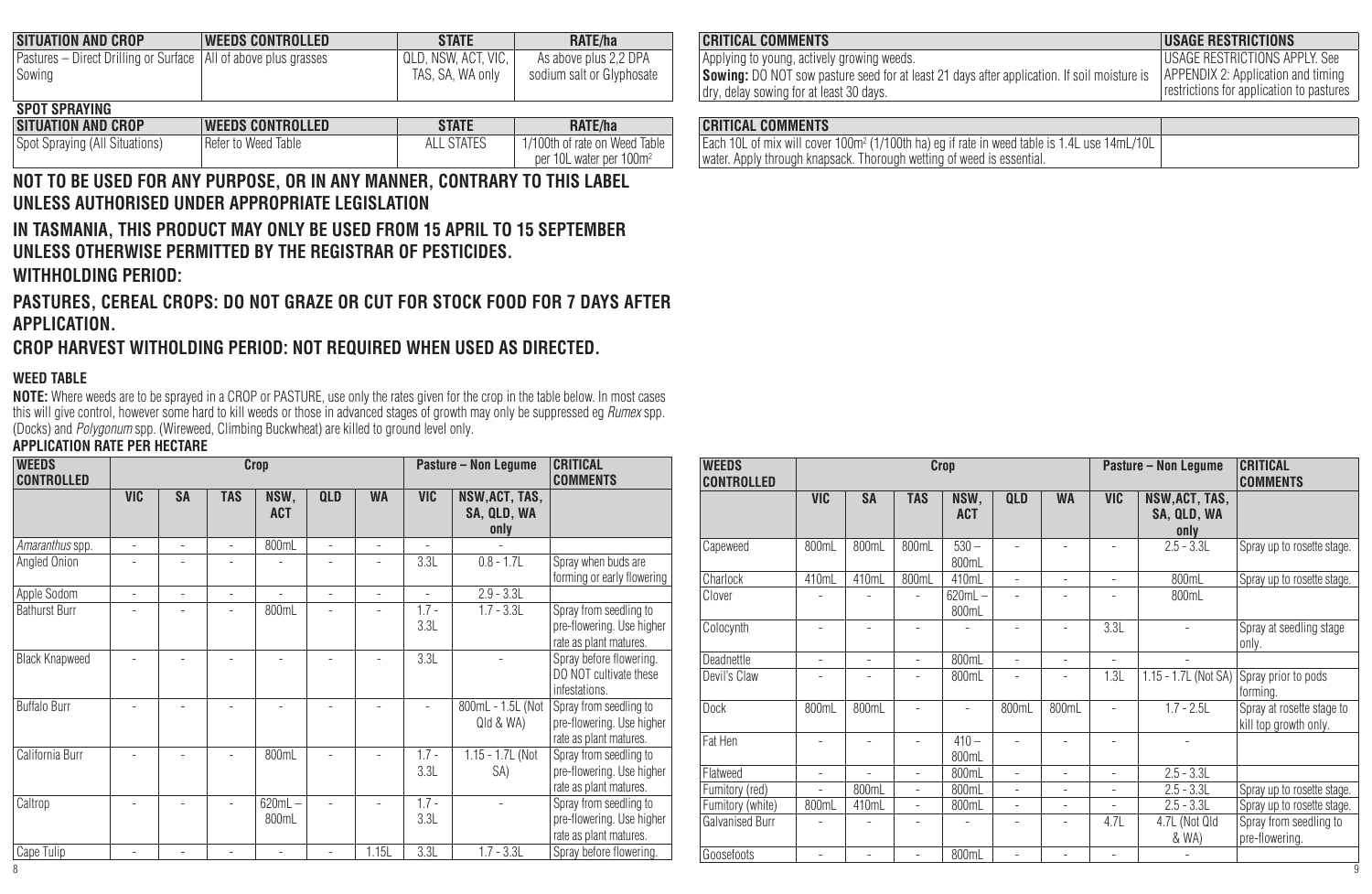| <b>WEEDS</b><br><b>CONTROLLED</b>        | Crop                          |                 |                                |                          |                          |                          |                          | Pasture - Non Lequme                   | CRITICAL<br><b>COMMENTS</b>                                              | <b>WEEDS</b><br><b>CONTROLLED</b>       | Crop                     |                          |                          |                          |                          |                          |                          | <b>Pasture - Non Lequme</b>           | CRITICAL<br><b>COMMENTS</b>                                      |
|------------------------------------------|-------------------------------|-----------------|--------------------------------|--------------------------|--------------------------|--------------------------|--------------------------|----------------------------------------|--------------------------------------------------------------------------|-----------------------------------------|--------------------------|--------------------------|--------------------------|--------------------------|--------------------------|--------------------------|--------------------------|---------------------------------------|------------------------------------------------------------------|
|                                          | <b>VIC</b>                    | <b>SA</b>       | <b>TAS</b>                     | <b>NSW</b><br><b>ACT</b> | <b>QLD</b>               | <b>WA</b>                | <b>VIC</b>               | NSW, ACT, TAS.<br>SA. QLD. WA<br>only  |                                                                          |                                         | <b>VIC</b>               | <b>SA</b>                | <b>TAS</b>               | <b>NSW</b><br><b>ACT</b> | <b>QLD</b>               | <b>WA</b>                | <b>VIC</b>               | NSW, ACT, TAS.<br>SA. QLD. WA<br>only |                                                                  |
| Hard Head or<br>Russian Knapweed         | ٠                             | ٠               | ٠                              | ٠                        | ٠                        | $\overline{\phantom{a}}$ | $3.3 -$<br>5.2L          | ٠                                      | Spray before flowering.                                                  | St. John's Wort                         | $\overline{\phantom{a}}$ | ٠                        | $\overline{\phantom{a}}$ | ÷,                       | ٠                        |                          | $3.3 -$<br>5.2L          | $3.3 - 4.7$                           | Spray before flowering.<br>Spray before plants are               |
| Hogweed<br>Wireweed                      | 800ml                         | 800mL           | $\overline{\phantom{a}}$       | 800ml                    | 800mL                    |                          | $\overline{\phantom{a}}$ | 1.15 - 1.7L (Not<br>SA)                | Spray up to rosette stage.                                               | Safflower                               | $\overline{\phantom{a}}$ |                          | $\overline{\phantom{a}}$ | $410 -$                  |                          |                          |                          | ÷                                     | 40 cm high.                                                      |
| Hoary Cress,<br>Whiteweed                | $\sim$                        | 800mL           | 800mL                          | 800m                     | ٠                        |                          | $1.7 -$<br>3.3L          | $1.7 - 2.1L$                           | Spray from late rosette to<br>pre-flowerina.                             | Sand Mustard/Sand                       | $\sim$                   | ٠                        | $\overline{\phantom{a}}$ | 800mL<br>÷               | ٠                        | $\overline{\phantom{a}}$ | 3.3L                     | ÷                                     | Spray before flowering                                           |
| Horehound<br>(seedlings)                 | ٠                             | 800mL           | ٠                              | ÷,                       | ٠                        | 840ml                    | $\sim$                   | $1.7 - 3.3L$                           | Late autumn to early<br>sprina                                           | Rocket<br><b>Shepherd's Purse</b>       | $\sim$                   | $\overline{\phantom{a}}$ | ۰.                       | 800ml                    | ٠                        | $\overline{\phantom{a}}$ | $\sim$                   | ٠                                     |                                                                  |
| Ironweed, Corn<br>Gromwell<br>Khaki Weed | $\overline{\phantom{a}}$<br>٠ |                 | $\overline{\phantom{a}}$<br>÷, | ٠<br>٠                   | 800mL<br>$\overline{a}$  |                          | $\sim$<br>٠              | $1.15 - 1.7$ L<br>800mL - 1.15L        | Spray young seedlings                                                    | Silver Leaf<br>Nightshade               |                          |                          |                          |                          | $\overline{\phantom{a}}$ |                          | 3.3L                     |                                       | Spray at flowering.<br>Fallow land: controls top<br>growth only. |
| Lincoln Weed                             | $\sim$                        | 800mL           | $\overline{\phantom{a}}$       | $\overline{\phantom{a}}$ | $\overline{\phantom{a}}$ |                          | $\overline{\phantom{a}}$ | (Not SA)<br>$\sim$                     | onlv.<br>Autumn spray before                                             | Skeleton Weed                           | ٠                        | 800mL                    | $\sim$                   | 800mL                    | ٠                        | $\overline{\phantom{a}}$ | 3.3L                     | $1.15 - 1.7L$                         | Spray rosettes before aerial<br>growth commences.                |
| London Rocket                            |                               |                 | $\overline{\phantom{a}}$       | ÷                        | ٠                        | 570ml                    | $\sim$                   | 1.6 - 2.5L (WA only)                   | sowing improves control.                                                 | <b>Stingless Nettle</b><br>(Deadnettle) | ٠                        | 800mL                    | 800mL                    | ÷                        | ÷,                       | $\overline{\phantom{a}}$ | ٠                        | $2.1 - 2.5L$                          |                                                                  |
| Lupins                                   | 800ml                         | ٠               | ÷,                             | $410 -$                  | $\overline{a}$           |                          | ٠                        |                                        | Spray up to rosette stage.                                               | Stinging Nettle                         | 800mL                    | ÷                        | ٠                        | ٠                        | $\overline{a}$           |                          | $\overline{\phantom{a}}$ |                                       | Spray up to rosette stage.                                       |
| Melilotus/Hexham                         | 800mL                         | 800mL           | ÷,                             | 800mL<br>÷,              | 800mL                    | $\overline{\phantom{a}}$ | $\sim$                   | $1.15 - 1.7L$                          | Spray up to rosette stage.                                               | Stinkwort                               |                          |                          | ٠.                       | 800ml                    | ٠                        |                          | $1.7 -$<br>3.3L          | $1.7 - 3.3L$                          | Spray younger plants. Use<br>higher rate as plants mature.       |
| Scent                                    |                               |                 |                                |                          |                          |                          |                          |                                        |                                                                          | Storksbill/Erodium                      | ٠                        | $\overline{\phantom{a}}$ | $\overline{\phantom{a}}$ | 800ml                    | $\overline{\phantom{a}}$ |                          | $\sim$                   | $\sim$                                |                                                                  |
| Melons - camel<br>paddy                  | $\overline{a}$                | ٠               | ٠                              | $410 -$<br>800mL         | $\overline{\phantom{a}}$ |                          | $\overline{\phantom{a}}$ | $\overline{a}$                         |                                                                          | Sunflower<br>Seedlings                  | 800mL                    | $\sim$                   | $\overline{\phantom{a}}$ | $410 -$<br>800mL         | 620mL                    |                          | $\overline{a}$           | ٠                                     | Spray multiple leaves.                                           |
| Mustards                                 | 330ml                         | $230 -$         | 800mL                          | $410 -$                  | 620mL                    | 620ml                    | 3.3L                     | $1.7 - 2.5L$                           | Spray up to rosette stage.                                               | Thistles:                               |                          |                          |                          |                          |                          |                          |                          |                                       |                                                                  |
|                                          |                               | 800mL           |                                | 900mL                    |                          |                          |                          |                                        |                                                                          | Golden                                  | ٠                        | $\sim$                   | $\overline{\phantom{a}}$ | $\sim$                   | ٠                        | $\overline{\phantom{a}}$ | 3.3L                     | 3.3L                                  | Spray at rosette stage,                                          |
| Mexican Poppy                            |                               | $2.3 -$<br>3.5L | $\overline{\phantom{a}}$       | 800ml                    |                          | 840mL                    | $\overline{\phantom{a}}$ | 800 mL - 1.15L<br>(1.1 - 1.5L WA only) | Spray rosette stage and<br>before flowering.                             | Nodding                                 |                          |                          | $\overline{\phantom{a}}$ | ٠                        | ٠                        |                          | 3.3L                     | $1.15 - 1.7L$                         | Spray at rosette stage to<br>pre-flowering.                      |
| Mintweed                                 | $\sim$                        |                 | $\overline{\phantom{a}}$       | 800mL                    | 620mL                    |                          | ٠                        | 800mL-1.15L                            | Spray active seedlings<br>onlv.                                          | Saffron                                 | 620mL                    | 800mL                    | $\overline{\phantom{a}}$ | $410 -$<br>800mL         | 800mL                    | 800mL                    | 800mL<br>1.7L            | 840mL - 3.3L (WA<br>only)             | Spray up to rosette stage                                        |
| Muskweed                                 | 800ml                         | ٠               | $\overline{\phantom{a}}$       | $\overline{\phantom{a}}$ | ٠                        | $\overline{\phantom{a}}$ | $\overline{\phantom{a}}$ | $\overline{\phantom{a}}$               | Spray up to rosette stage.                                               | Sheep                                   | ٠                        | ٠                        | $\overline{\phantom{a}}$ | $\overline{\phantom{a}}$ | ÷,                       | 840ml                    | $\sim$                   | 840mL - 3.3L (WA                      |                                                                  |
| New Zealand<br>Spinach                   | $\sim$                        | ٠               | $\overline{\phantom{a}}$       | 800mL                    | ٠                        | $\overline{a}$           | ٠                        | ÷.                                     |                                                                          | Slender, Shore                          | ٠                        | ÷                        | 800ml                    | 800mL                    | ٠                        | $\overline{\phantom{a}}$ | $1.7 - 3.31$             | only)<br>$800$ mL - $3.3$ L           | Spray at rosette stage.                                          |
| Noogoora Burr                            | $\sim$                        | ٠               | $\overline{\phantom{a}}$       | 800mL                    | $\overline{\phantom{a}}$ |                          | $1.7 -$                  | $1.7 - 3.3L$                           | Spray seeling to pre-                                                    | Soldier                                 | ٠                        | ÷                        |                          | $\sim$                   | ٠                        | $\overline{\phantom{a}}$ | 3.3L                     |                                       | Spray at rosette stage                                           |
|                                          |                               |                 |                                |                          |                          |                          | 3.3L                     |                                        | lowering                                                                 | Spear                                   | 800mL                    |                          | 800mL                    | ٠                        | ٠                        |                          | 800mL                    | $1.15 - 2.1L$                         | Spraying at seedling to                                          |
| <b>Nut Grass</b>                         | $\sim$                        |                 | J.                             | $\overline{a}$           | ٠                        |                          | $3.3 -$<br>5.2L          | $\overline{a}$                         | Sprav within 4 weeks of<br>foliage emergence, repeat<br>spray necessary. |                                         |                          |                          |                          |                          |                          |                          | 2.5L                     |                                       | rosette stage. Use higher<br>rate as plants mature<br>(pastures) |
| Paterson's Curse                         | $\overline{a}$                | ٠               | $\overline{\phantom{a}}$       | 800mL                    | ٠                        | 840ml                    | $1.7 -$<br>3.3L          | 800mL - 1.7L (1.15 -<br>1.5L WA only)  | Spray seedling to rosette<br>stage.                                      | <b>Stemless</b>                         |                          |                          | ٠                        | ٠                        | ٠                        |                          | 3.3L                     | $2.5 - 3.31$                          | Spray at rosette stage to<br>flowering.                          |
| Poppy Wild                               | 410ml                         | ٠               | ٠                              | ٠                        | ٠                        | $\overline{\phantom{a}}$ | $\sim$                   | $2.1 - 2.9$                            | Spray up to rosette stage.                                               | St Barnaby's                            | $\overline{\phantom{a}}$ | ٠                        | $\overline{\phantom{a}}$ | $\sim$                   | ٠                        | $\overline{\phantom{a}}$ | $\sim$                   | $1.15 - 1.71$                         |                                                                  |
| Ragwort                                  |                               |                 |                                |                          |                          |                          | 3.3L                     | 3.3L                                   | Sorav at rosette to<br>cabbage stage.                                    | Star                                    |                          |                          |                          | 800mL                    | ٠                        |                          | $1.7 -$<br>3.3L          | $1.15 - 1.7L$                         | Spraying at seedling to<br>rosette stage. Use higher             |
| Rapeseed                                 | 800mL                         | ٠               | ٠                              | $410 -$<br>800mL         | $\sim$                   |                          | $\overline{\phantom{a}}$ |                                        | Sprav up to rosette stage.                                               | Variegated                              | $\overline{\phantom{a}}$ | $\overline{\phantom{a}}$ | 800ml                    | $410 -$                  | 620mL                    | $\overline{\phantom{a}}$ | 800mL                    | $800mL - 3.3L$                        | rate as plants mature.<br>Spray at rosette stage. Can            |
| Rapistrum                                | $\sim$                        | ٠               | $\overline{\phantom{a}}$       | $\overline{\phantom{a}}$ | ٠                        | 570ml                    | $\sim$                   | 840mL (WA only)                        |                                                                          |                                         |                          |                          |                          | 800ml                    |                          |                          | 2.5L                     |                                       | cause stock poisoning.                                           |
| Rough Poppy                              | ٠                             | 410mL           | ÷                              | $410 -$<br>800ml         | ÷                        |                          | ÷                        | 800mL                                  | Spray young seedlings<br>onlv.                                           | Thornapple                              | ÷                        | 3.5L                     | $\sim$                   | $410 -$<br>800ml         | ÷                        |                          | 3.3L                     | 800mL - 1.7L                          | Spray at seedling stage                                          |
|                                          |                               |                 |                                |                          |                          |                          |                          |                                        |                                                                          | Tree Hoaweed                            | 800mL                    | $\overline{\phantom{a}}$ | ۰.                       | $\overline{a}$           | $\overline{\phantom{a}}$ |                          | $\overline{a}$           | $\overline{\phantom{a}}$              | Spray up to rosette stage                                        |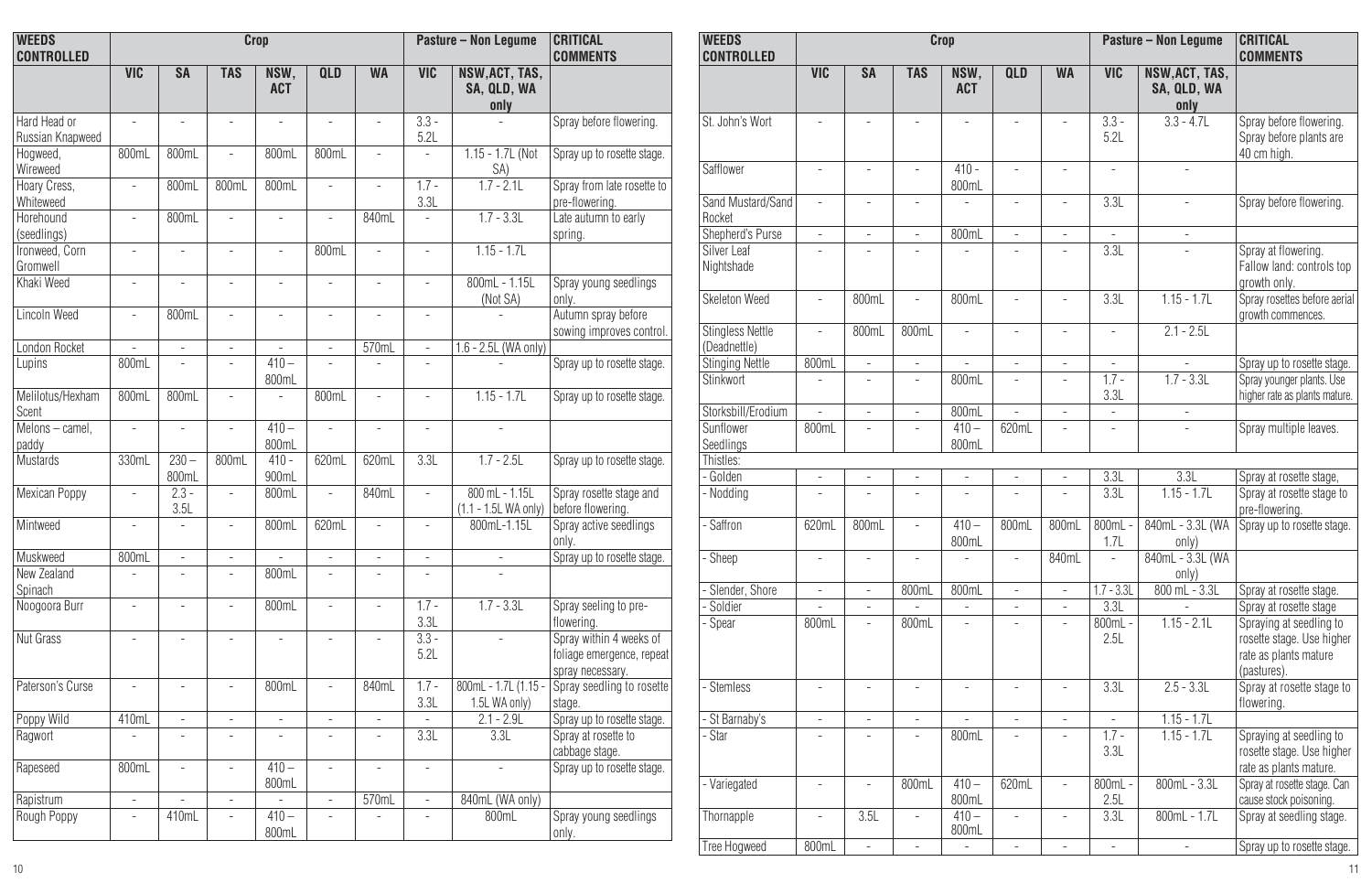| <b>WEEDS</b><br><b>CONTROLLED</b> |                | Crop<br><b>Pasture - Non Lequme</b> |                |                          |                          |                          |                          |                                       | <b>CRITICAL</b><br><b>COMMENTS</b>                              |
|-----------------------------------|----------------|-------------------------------------|----------------|--------------------------|--------------------------|--------------------------|--------------------------|---------------------------------------|-----------------------------------------------------------------|
|                                   | <b>VIC</b>     | <b>SA</b>                           | <b>TAS</b>     | NSW.<br><b>ACT</b>       | <b>QLD</b>               | <b>WA</b>                | <b>VIC</b>               | NSW, ACT, TAS,<br>SA. QLD. WA<br>only |                                                                 |
| Turnip Weed                       | $\overline{a}$ | 410mL                               | $\overline{a}$ | $410 -$<br>800ml         | 410ml                    | 620mL                    |                          | 800mL                                 | Spray seedling only.                                            |
| Vetches/Tares                     | 800mL          | 620mL                               | 800mL          | $\overline{a}$           | $\overline{\phantom{a}}$ | $\overline{\phantom{a}}$ | $\overline{\phantom{a}}$ |                                       |                                                                 |
| Wards Weed                        | $\overline{a}$ | 410mL                               | $\overline{a}$ | $\overline{a}$           | $\overline{\phantom{0}}$ | ۰                        | $\overline{\phantom{a}}$ | $\overline{a}$                        | Spray at seedling stage.                                        |
| Wild Cabbage                      | 800mL          | $\overline{a}$                      | $\overline{a}$ | $\overline{\phantom{a}}$ | $\overline{a}$           | $\overline{a}$           | $\overline{a}$           |                                       | Spray up to rosette stage.                                      |
| Wild Garlic Only                  |                | $\overline{\phantom{a}}$            | $\overline{a}$ | $\overline{\phantom{a}}$ | $\overline{\phantom{a}}$ | $\overline{a}$           | 6.6L                     | $\overline{a}$                        | Suppresses aerial growth.                                       |
| Wild Mignonette                   | $\overline{a}$ | $\overline{a}$                      | $\overline{a}$ | $\overline{a}$           | $\overline{a}$           | 840mL                    | 3.3L                     |                                       | Spray at rosette stage.                                         |
| <b>Wild Mustard</b>               | $\overline{a}$ | $\overline{\phantom{a}}$            | $\overline{a}$ | $\overline{\phantom{a}}$ | $\overline{\phantom{a}}$ | 570mL                    | ٠                        | 1.6 - 2.5L (WA only)                  |                                                                 |
| Wild Radish                       | 800ml          | 800ml                               | 800ml          | $410 -$<br>800mL         | 800ml                    | 570mL                    | $\overline{a}$           | 800mL (840mL)<br>WA only)             | Spray up to rosette stage.                                      |
| Wild Sage                         | $\overline{a}$ | $\overline{a}$                      | $\overline{a}$ | $\overline{a}$           | $\overline{\phantom{a}}$ | ٠                        | $\overline{a}$           | $2.5 - 3.3L$                          |                                                                 |
| Wild Teasel                       |                |                                     |                | $\overline{a}$           |                          | $\overline{a}$           | $1.7 -$<br>3.3L          |                                       | Spray at rosette stage.<br>Use higher rate as plants<br>mature. |
| Wild Turnip                       | 210ml          | 230ml                               | 800mL          | $410 -$<br>800mL         | $\overline{a}$           | 400ml                    | $\overline{a}$           | 800mL (840mL<br>WA only)              | Spray up to rosette stage.                                      |

#### **Plant back days for APPARENT 2,4-D ESTER 680 HERBICIDE**

| <b>CROP</b>            |                    | <b>RATES</b> |                    | <b>CROP</b>            | <b>RATES</b>         |             |                    |  |  |  |  |
|------------------------|--------------------|--------------|--------------------|------------------------|----------------------|-------------|--------------------|--|--|--|--|
|                        | Up to 510mL/<br>ha | 510mL-1L/ha  | $1 - 1.6$ L/<br>ha |                        | Up to $510mL/$<br>ha | 510mL-1L/ha | $1 - 1.6$ L/<br>ha |  |  |  |  |
| Balansa Clover         |                    |              | 10                 | Persian Clover         |                      |             | 10                 |  |  |  |  |
| Barley <sup>1</sup>    |                    |              | 3                  | Phalaris               | 7                    | 7           | 10                 |  |  |  |  |
| Chickpeas <sup>2</sup> |                    | 14           | 21                 | Canola/                | 14                   | $^{21}$     | 28                 |  |  |  |  |
| Cotton                 | 10                 | 14           | 21                 | Rapeseed <sup>2</sup>  |                      |             |                    |  |  |  |  |
| Faba Beans             |                    |              | 10                 | Rice                   |                      |             | 14                 |  |  |  |  |
| <b>Field Peas</b>      |                    | 14           | 14                 | Safflower <sup>2</sup> |                      | 14          | 21                 |  |  |  |  |
| Lentils                |                    |              | 10                 | Sorghum <sup>3</sup>   | 3                    | 7           | 10                 |  |  |  |  |
| Linseed                |                    |              | 14                 | Sovbean                | $1\overline{4}$      | 14          | 21                 |  |  |  |  |
| Lucerne                |                    |              | 10                 | Sub-Clover             | 7                    | 7           | 10                 |  |  |  |  |
| Lupins <sup>4</sup>    |                    | 14           | 21                 | Sunflower <sup>3</sup> | 7                    | 10          | $1\overline{4}$    |  |  |  |  |
| Medics                 |                    |              | 10                 | Triticale <sup>1</sup> |                      | 3           |                    |  |  |  |  |
| Narbon Beans           |                    |              | 10                 | Vetch                  |                      | 7           | 10                 |  |  |  |  |
| Navy Beans             | 10                 | 10           | 14                 | Wheat <sup>1</sup>     |                      | 3           |                    |  |  |  |  |
| Oats                   | 3                  | 3            |                    | White Clover           | 7                    | 7           | 10                 |  |  |  |  |
| Perennial<br>Ryegrass  | 7                  | -            | 10                 |                        |                      |             |                    |  |  |  |  |

IMPORTANT: WHEN APPLIED TO DRY SOILS AT LEAST 15mm (1/2 inch) OF RAIN MUST FALL PRIOR TO THE COMMENCEMENT OF THE PLANT BACK PERIOD.

#### **Notes:**

<sup>1</sup> In Queensland, no rainfall is required to fall prior to commencement of Plant Back Period for wheat, barley and triticale.

<sup>2</sup> In Queensland, planting of canola/rapeseed, chickpeas and safflower must be delayed for at least 14 days following rainfall at least 15mm.

<sup>3</sup> In Central Queensland, when using 730mL/ha or less of Apparent 2,4-D Ester 680 Herbicide, the Plant Back Period for sorghum and sunflower is 1 day irrespective of rainfall.

4 In WA the Plant Back Period for lupins at all rates is 28 days.

## **GENERAL INSTRUCTIONS**

Before opening, carefully read Directions for Use, Precautionary Statements, Safety Directions and First Aid Instructions.

## **APPLICATION INFORMATION**

This product may be used in either high or low volume sprays. Just pour into water and stir.

**Boom Spraying:** Use 30 - 100 litres water per hectare.

**Aerial Spraying:** Use 40 - 90 litres water per hectare.

Note: Refer to the Department of Agriculture/Primary Industries in your state for the current restricted spraying areas.

## **EQUIPMENT MAINTENANCE AND USAGE**

Keep the spray unit for herbicides only if possible. Otherwise wash out the unit with hot soapy water followed by several clear water rinses. DO NOT use wooden spray vats as they cannot be cleaned.

Hoses cannot be cleaned and new hoses should be fitted when the unit is to be used or any other purpose.

## **COMPATIBILITY**

This product can be tank mixed with 500 g/L Dicamba Herbicide, Apparent Chlorsulfuron 750 WG Herbicide, Paraquat, 2,2 DPA sodium salt, Atrazine 900 WG, Apparent Glyphosate 450 Herbicide, Metsulfuron 600 WG, Triasulfuron 750 WG, paraquat/diquat mixtures, 600 g/L Triclopyr, 200 g/L Fluroxypyr.

## **TANK MIXING INSTRUCTIONS**

- Fill the tank ¼ full with water and agitate.
- Add wettable powders and water dispersible granules first.
- Agitate until these are uniformly dispersed, while adding water until the tank is 90% full.
- Add suspension concentrates (flowables) then soluble concentrates. Add emulsifiable concentrates last.
- Top up the tank with water and continue agitation until all the ingredients are properly mixed.
- Observe any mixing sequence instructions specifically stated on the tank mix products.

## **RE-ENTRY PERIOD**

DO NOT hand harvest sugar cane for at least 1 day after application. If re-entering treated areas before the spray has dried, workers should wear overalls, elbow-length gloves and water-resistant footwear. Clothing must be laundered after each day's use.

## **RESISTANT WEEDS WARNING**

**HERBICIDE GROUP I**

Apparent 2,4-D Ester 680 Herbicide is a member of the Phenoxys group of herbicides. Apparent 2,4-D Ester 680 Herbicide has the Disruptors of plant cell growth mode of action. For weed resistance management Apparent 2,4-D Ester 680 Herbicide is a Group I Herbicide. Some naturally-occurring weed biotypes resistant to Apparent 2,4-D Ester 680 Herbicide and other Group I Herbicides may exist through normal genetic variability in any weed population. The resistant individuals can eventually dominate the weed population if these herbicides are use repeatedly. These resistant weeds will not be controlled by Apparent 2,4-D Ester 680 Herbicide or other Group I herbicides. Since the occurrence of resistant weeds is difficult to detect prior to use, AIRR Apparent Pty Ltd accepts no liability for any losses that may result from the failure of Apparent 2,4-D Ester 680 Herbicide to control resistant weeds.

## **PROTECTION OF CROPS, NATIVE AND OTHER NON-TARGET PLANTS**

DO NOT apply under weather conditions, or from spraying equipment, that may cause spray to drift onto nearby susceptible plants/crops, cropping lands or pastures. Avoid spray drift and vapour movement onto susceptible crops such as cotton, tobacco, tomatoes, vines, lupins, fruit trees and ornamentals.